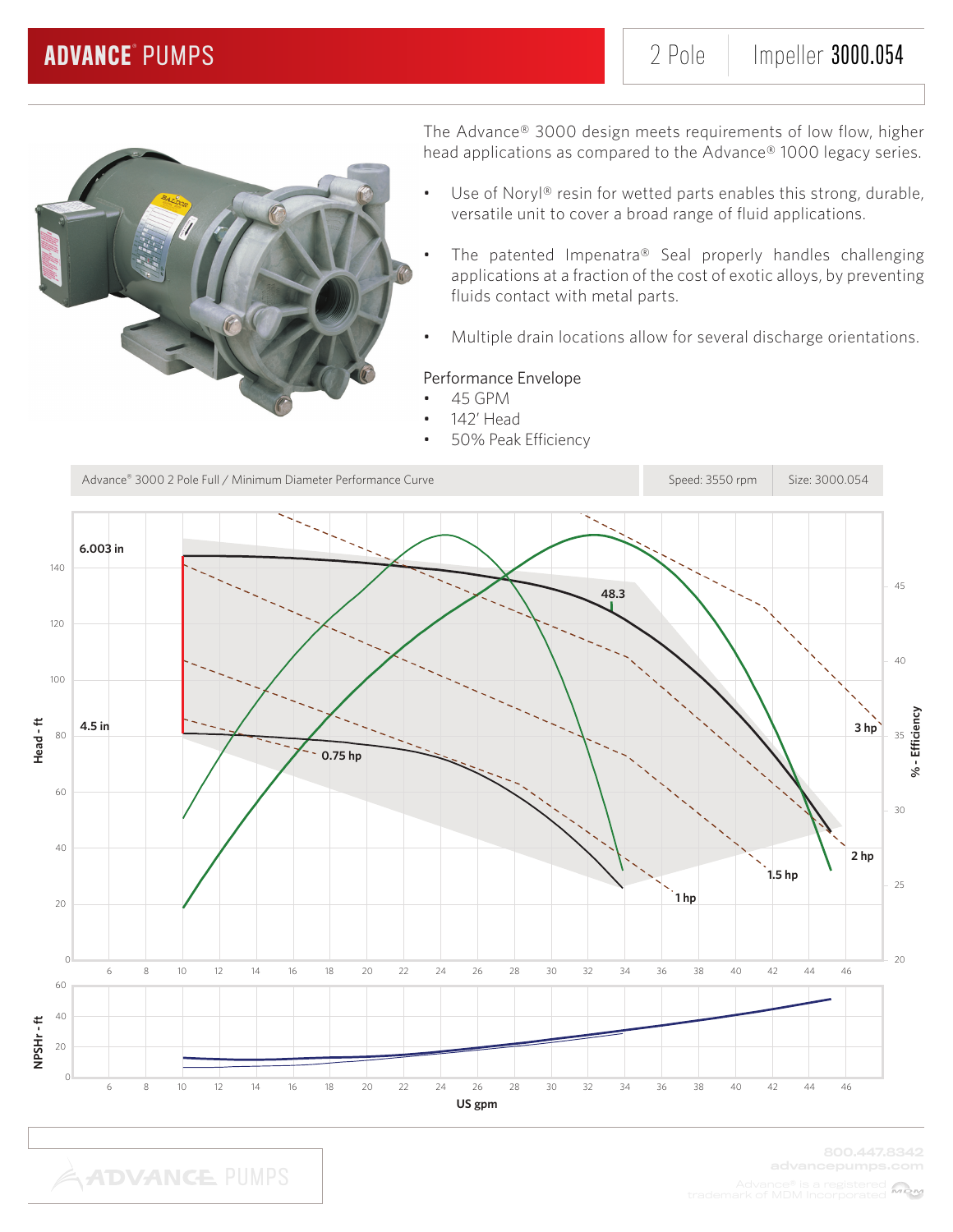# ADVANCE® PUMPS

## 2 Pole | Data Sheet 3000.054

### Pump: Size: 054 Type: Advance 3000<br>
Synch speed: 3600 rpm<br>
Dia: 6.003 in Synch speed: 3600 rpm Curve: 011205-4 Impeller: 3000.054 Specific Speeds: Ns: 517 Nss: --- Dimensions: Suction: 1.5 in Discharge: 0.75 in Pump Limits: Power: --- Temperature: 180 °F S earch Criteria: Flow: --- Head: --- F luid: Water Temperature: 60 °F<br>SG: 1 Vapor pressure: 0.2 SG: 1<br>Vapor pressure: 0.2563 psi a<br>Viscosity: 1.105 cP<br>Atm pressure: 14.7 psi a NPSHa: --- Motor: Standard: NEMA Enclosure: TEFC

Pressure: 100 psi g Sphere size: 0.160 in



Max power: 2.21 hp @ 40.3 US gpm Eye area: ---



**US gpm** <sup>15</sup> <sup>20</sup> <sup>25</sup> <sup>30</sup> <sup>35</sup> <sup>40</sup> <sup>45</sup> <sup>0</sup> <sup>10</sup>

| Performance Evaluation: |              |            |                           |             |              |  |
|-------------------------|--------------|------------|---------------------------|-------------|--------------|--|
| Flow<br>US gpm          | Speed<br>rpm | Head<br>ft | <b>Efficiency</b><br>$\%$ | Power<br>hp | <b>NPSHr</b> |  |
| 43.3                    | 3550         | 61.6       | 31.4                      | 2.09        | 47.6         |  |
| 36.1                    | 3550         | 109        | 44.9                      | 2.18        | 34.7         |  |
| 28.9                    | 3550         | 132        | 46                        | 2.08        | 23.8         |  |
| 21.7                    | 3550         | 141        | 40.7                      | 1.89        | 14.9         |  |
| 14.4                    | 3550         | 144        | 31.1                      | 1.68        | 12.1         |  |
|                         |              |            |                           |             |              |  |

**ADVANCE PUMPS** 

**NPSHr - ft**

NPSHr-ft

**Head - ft**

20 40 60

20

40

60

80

100

120

140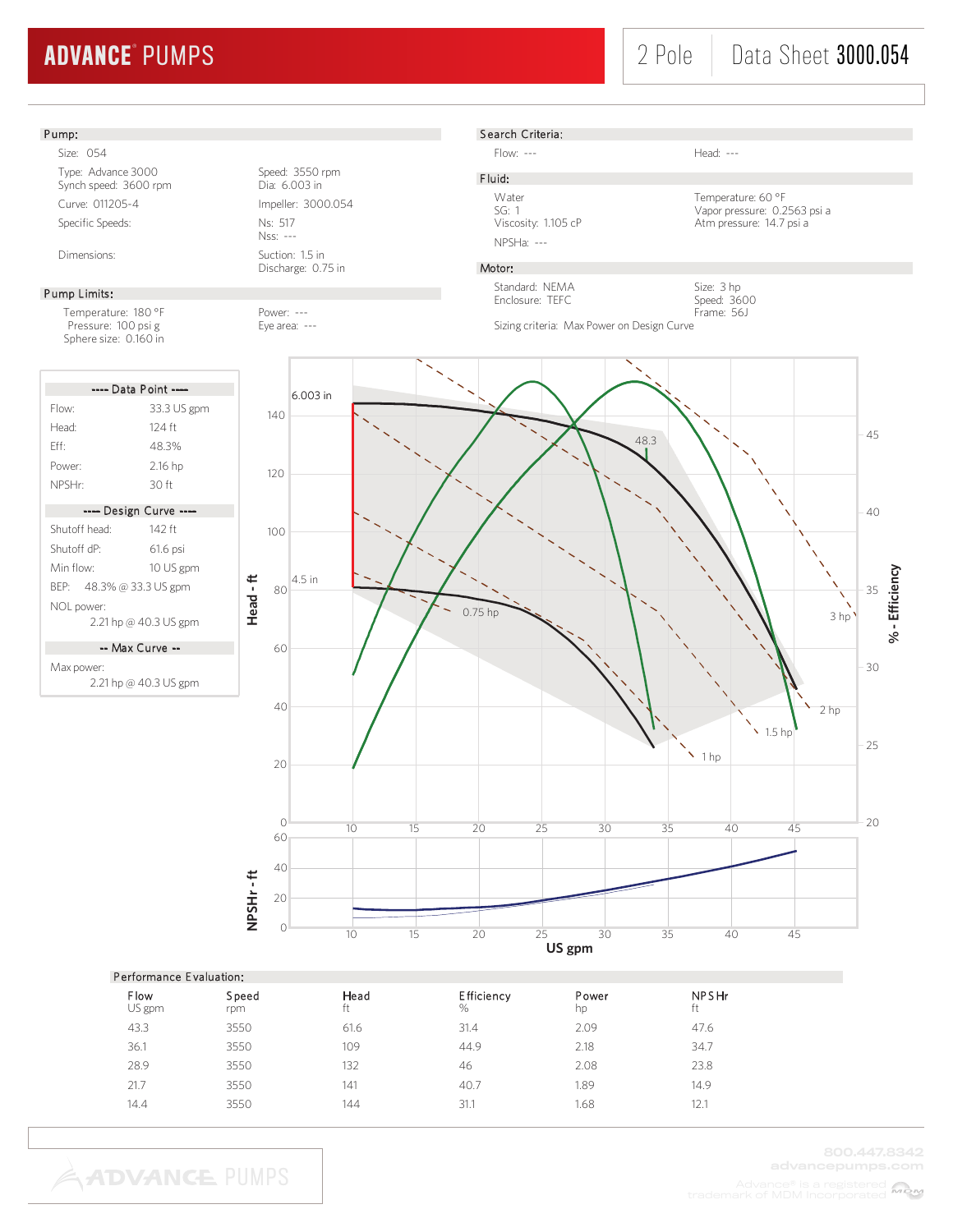

The Advance® 3000 design meets requirements of low flow, higher head applications as compared to the Advance® 1000 legacy series.

- Use of Noryl® resin for wetted parts enables this strong, durable, versatile unit to cover a broad range of fluid applications.
- The patented Impenatra® Seal properly handles challenging applications at a fraction of the cost of exotic alloys, by preventing fluids contact with metal parts.
- Multiple drain locations allow for several discharge orientations.

### Performance Envelope

- 53 GPM
- 152' Head
- 55% Peak Efficiency



MBM

**ADVANCE PUMPS**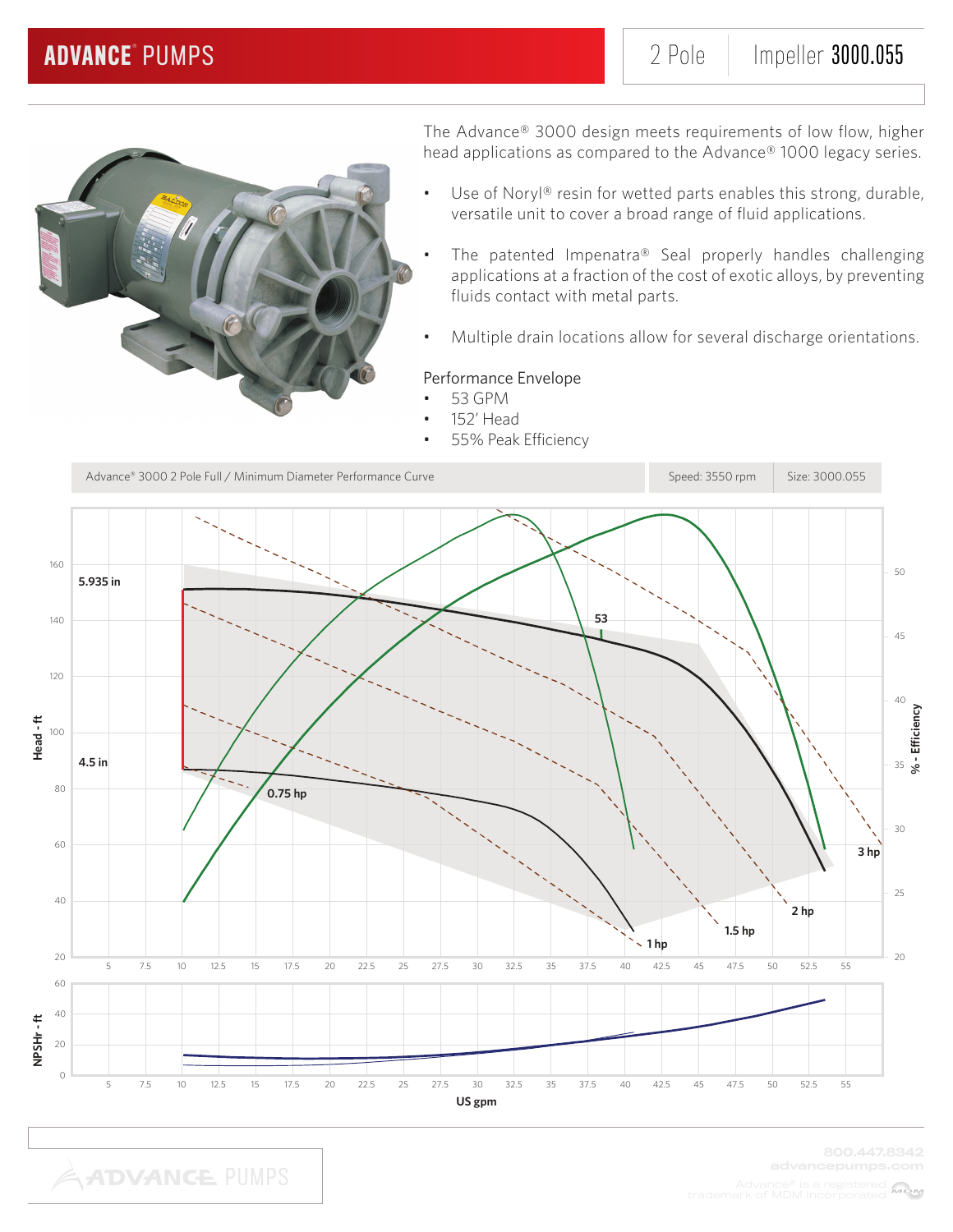# ADVANCE® PUMPS

## 2 Pole Data Sheet **3000.055**

### Pump:

Size: 055 Type: Advance 3000<br>
Synch speed: 3600 rpm<br>
Dia: 5.935 in Synch speed: 3600 rpm Curve: 011204-10 Impeller: 3000.055 Specific Speeds: Ns: 602

### Pump Limits:

Temperature: 180 °F Power: ---<br>Pressure: 100 psi g exercise by Eye area: ---Pressure: 100 psi g Sphere size: 0.22 in

| ---- Data Point ----    |                       |  |  |  |  |  |
|-------------------------|-----------------------|--|--|--|--|--|
| Flow:                   | 38.4 US gpm           |  |  |  |  |  |
| Head <sup>.</sup>       | 133 ft                |  |  |  |  |  |
| Fff                     | 53%                   |  |  |  |  |  |
| Power:                  | 2.43 hp               |  |  |  |  |  |
| NPSHr:                  | 236ft                 |  |  |  |  |  |
| ---- Design Curve ----  |                       |  |  |  |  |  |
| Shutoff head:           | 148 ft                |  |  |  |  |  |
| Shutoff dP <sup>.</sup> | 64.1 psi              |  |  |  |  |  |
| Min flow <sup>.</sup>   | 10 US gpm             |  |  |  |  |  |
| BEP: 53% @ 38.4 US gpm  |                       |  |  |  |  |  |
| NOL power:              |                       |  |  |  |  |  |
|                         | 2.56 hp @ 45.8 US gpm |  |  |  |  |  |

-- Max Curve --

Max power:

2.56 hp @ 45.8 US gpm

Nss: --- Dimensions: Suction: 1.5 in Discharge: 0.75 in



Flow: --- Head: ---

F luid: NPSHa: ---

Water Temperature: 60 °F<br>SG: 1 Vapor pressure: 0.2 SG: 1<br>Vapor pressure: 0.2563 psi a<br>Viscosity: 1.105 cP<br>Atm pressure: 14.7 psi a Atm pressure: 14.7 psi a

> Size: 3 hp Speed: 3600

### Motor:

Standard: NEMA Enclosure: TEFC

Frame: 56J Sizing criteria: Max Power on Design Curve



| Performance Evaluation: |              |            |                           |             |                    |  |
|-------------------------|--------------|------------|---------------------------|-------------|--------------------|--|
| Flow<br>US gpm          | Speed<br>rpm | Head<br>ft | <b>Efficiency</b><br>$\%$ | Power<br>hp | <b>NPSHr</b><br>ft |  |
| 51.4                    | 3550         | 68.8       | 35.1                      | 2.45        | 45                 |  |
| 42.8                    | 3550         | 123        | 52.6                      | 2.51        | 29.4               |  |
| 34.2                    | 3550         | 138        | 50.8                      | 2.33        | 19.4               |  |
| 25.7                    | 3550         | 145        | 45.2                      | 2.07        | 12.9               |  |
| 17.1                    | 3550         | 150        | 35.5                      | 1.81        | 11.5               |  |
|                         |              |            |                           |             |                    |  |

**ADVANCE PUMPS** 

800.447.8342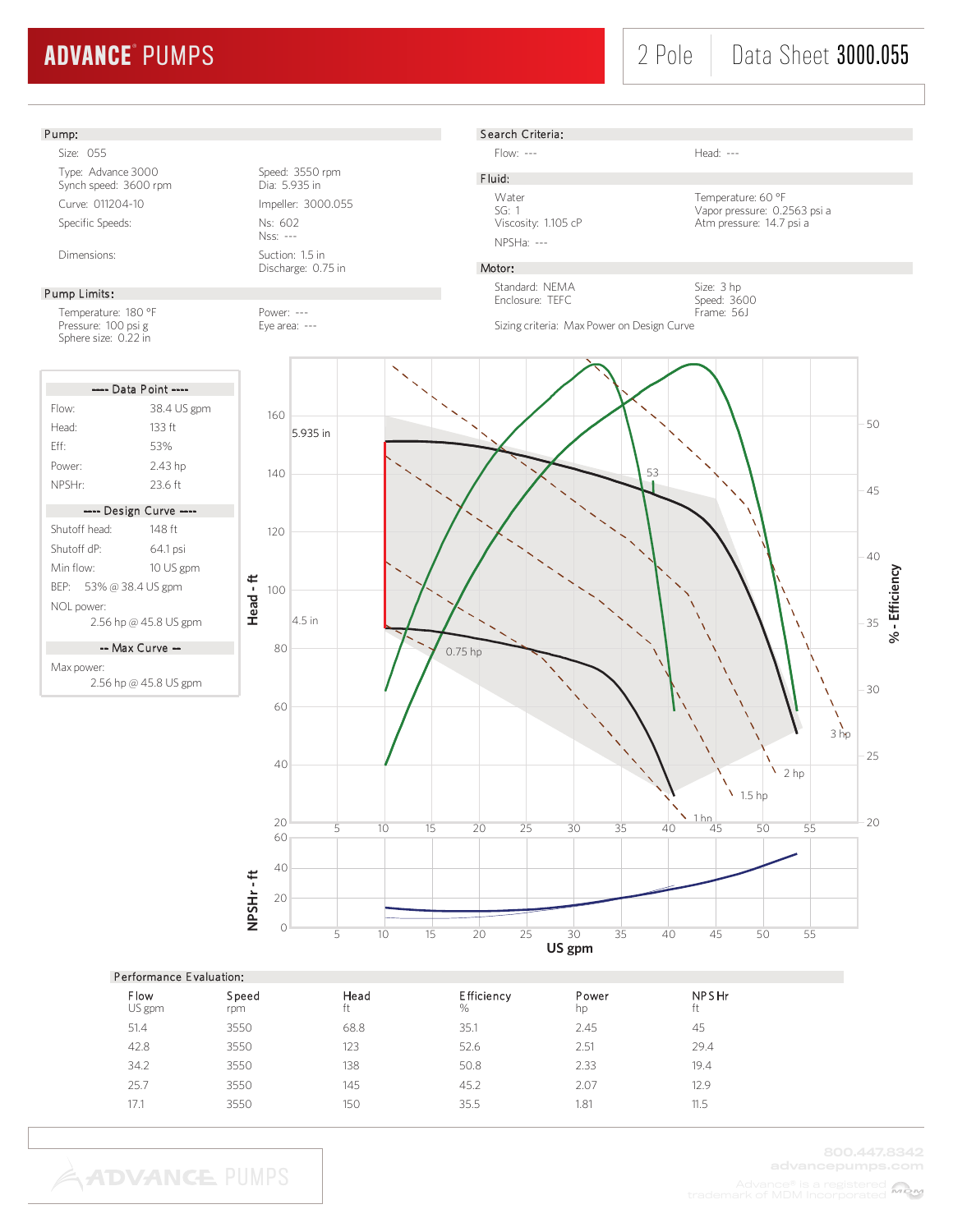

**ADVANCE PUMPS** 

The Advance® 3000 design meets requirements of low flow, higher head applications as compared to the Advance® 1000 legacy series.

- Use of Noryl® resin for wetted parts enables this strong, durable, versatile unit to cover a broad range of fluid applications.
- The patented Impenatra® Seal properly handles challenging applications at a fraction of the cost of exotic alloys, by preventing fluids contact with metal parts.
- Multiple drain locations allow for several discharge orientations.

## Performance Envelope

- 57 GPM
- 158' Head
- 56% Peak Efficiency